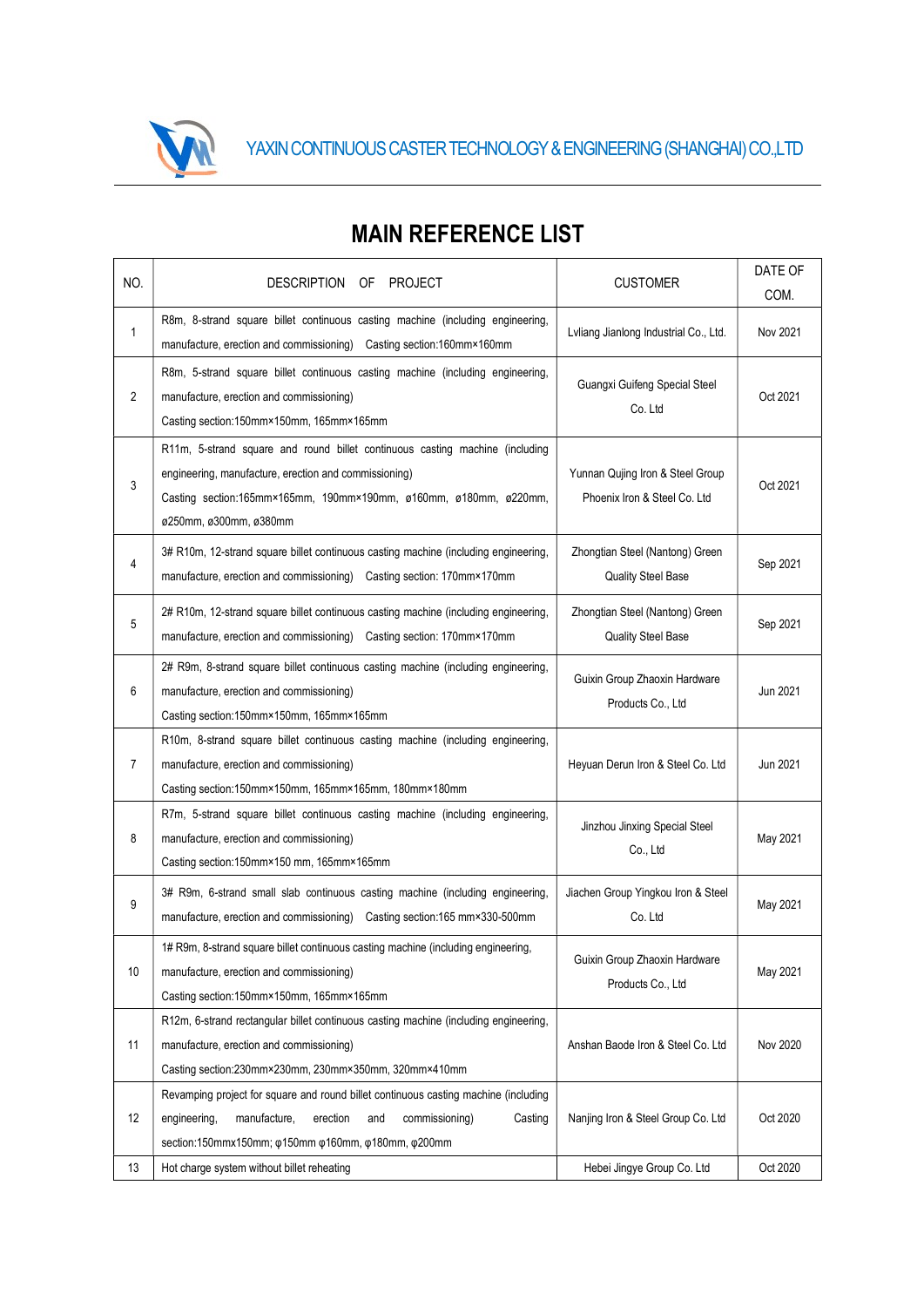| 14 | R10m, 10-strand square billet continuous casting machine (including engineering,<br>manufacture, erection and commissioning)<br>Casting section:150mm×150mm, 165mm×165mm                                                                                                                 | Hebei Jingye Group Co. Ltd                                 | Oct 2020        |
|----|------------------------------------------------------------------------------------------------------------------------------------------------------------------------------------------------------------------------------------------------------------------------------------------|------------------------------------------------------------|-----------------|
| 15 | R9m, 7-strand square billet continuous casting machine (including engineering,<br>manufacture, erection and commissioning)<br>Casting section: 165mm×165mm                                                                                                                               | Anhui Langxi Hongtai Iron & Steel<br>Group Co. Ltd         | Oct 2020        |
| 16 | R9.5m, 7-strand square billet continuous casting machine (including engineering,<br>manufacture, erection and commissioning)<br>Casting section:165mm×165mm                                                                                                                              | Anhui Changjiang Iron & Steel<br>Co. Ltd                   | Oct 2020        |
| 17 | Revamping project for updating for R10m, 10-strand continuous casting machine<br>(including engineering, manufacture, erection and commissioning)<br>Casting section:160mm×160mm (cooperate with Puruite)                                                                                | Jiangsu Changzhou Zhongtian<br>Iron & Steel Group Co. Ltd. | Sep 2020        |
| 18 | Revamping project for section modification for 3# R10m, 5-strand rectangular billet<br>continuous casting machine (including engineering, manufacture, erection and<br>commissioning)<br>Casting section:165mmx225mm; $\varphi$ 150mm, $\varphi$ 160mm, $\varphi$ 180mm, $\varphi$ 200mm | Changzhou Dongfang Special Steel<br>Co., Ltd               | Jan 2020        |
| 19 | Revamping project for updating for R9m, 3-strand round billet continuous casting<br>Casting section: $\varphi$ 140mm, $\varphi$ 150mm, $\varphi$ 160mm, $\varphi$ 180mm, $\varphi$ 200mm,<br>machine<br>φ220mm, 250mm×250mm, 150mm×150mm, 160mm×160mm, 210mm×280mm                       | Xinyu Iron & Steel Co. Ltd                                 | Nov 2019        |
| 20 | R9m, 8-strand square billet continuous casting machine (including engineering,<br>manufacture, erection and commissioning)<br>Casting section:150mm×150mm, 160mm×160mm                                                                                                                   | Jingye Group Ulan Hot Iron & Steel<br>Co. Ltd              | Aug 2020        |
| 21 | R9m, 4-strand small slab continuous casting machine (including engineering,<br>manufacture, erection and commissioning)<br>180mm×580mm                                                                                                                                                   | Tianjin Tiangang United Special<br>Steel Co. Ltd           | <b>Jul 2020</b> |
| 22 | R10m, 5-strand rectangular billet continuous casting machine (including engineering,<br>manufacture, erection and commissioning) 165 mm×400-500mm                                                                                                                                        | Shanxi Jianlong Industrial Co., Ltd                        | <b>Jul 2020</b> |
| 23 | Revamping project for billet hot charge to rolling mill without reheating for R9m, 6-<br>strand square billet continuous casting machine                                                                                                                                                 | Hua Hong Iron And Steel Products<br>Co. Ltd                | Nov 2019        |
| 24 | R9m, 6-strand continuous casting machine (including engineering, manufacture,<br>erection and commissioning)<br>Casting section:150mm×150mm, 165mm×165mm, 180mm×180mm                                                                                                                    | Huahong Iron & Steel Products<br>Co. Ltd                   | Aug 2019        |
| 25 | Revamping project for updating of 2#, 3# R8m, 4-strand square billet continuous<br>casting machine Casting section:165mm×165mm                                                                                                                                                           | Shandong Laiwu Iron & Steel<br>Co. Ltd                     | Mar 2019        |
| 26 | R8m, 6-strand square billet continuous casting machine (including engineering,<br>manufacture, erection and commissioning)<br>Casting section:150mm×150mm, 165mm×165mm, 180mm×180mm                                                                                                      | Jiangsu Hongtai Iron & Steel Group<br>Co. Ltd              | Mar 2019        |
| 27 | R12m, 12-strand square billet continuous casting machine (including engineering,<br>manufacture, erection and commissioning)<br>Casting section:190mm×190mm, ø180mm, ø220mm, ø250mm                                                                                                      | Shandong Luli Iron & Steel Co. Ltd                         | Feb 2019        |
| 28 | Revamping project for addition of strand for 3# R9m, 5-strand continuous casting<br>machine ( to 6 strands after revamping)<br>Casting section:160×160mm, 180×180mm                                                                                                                      | Nanchang Fangda Special Steel<br>Co. Ltd                   | Aug 2018        |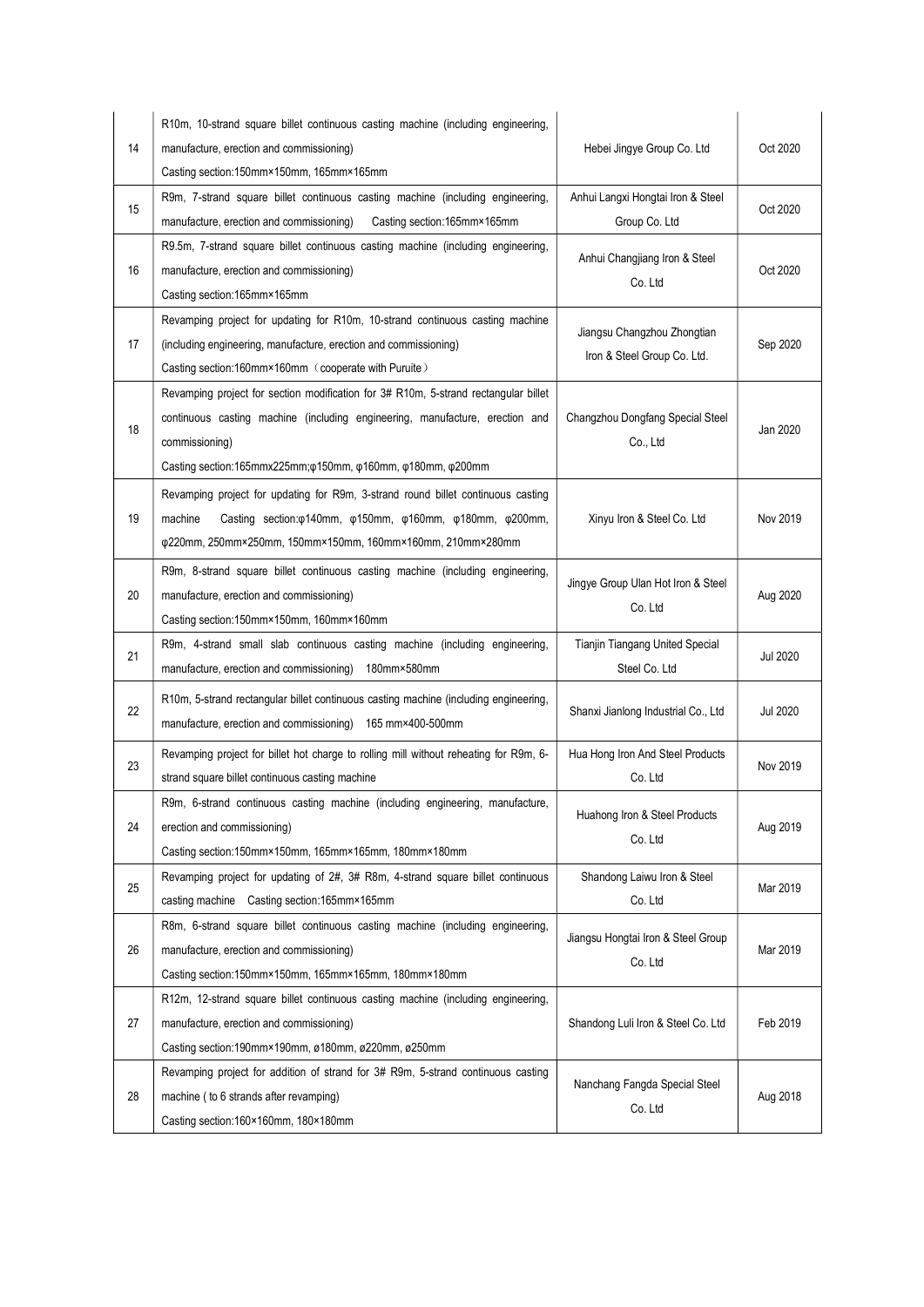| 29 | Revamping project for R10m, 8-strand square billet continuous casting machine (from<br>bow part of secondary cooling to cross transfer device - pusher type)<br>Casting section:165mm×225mm, 160mm×250mm, 250mm×250mm, 230×280mm,<br>ø160mm, ø180mm, ø200mm, ø210mm, ø230mm | Hebei Yongyang Iron & Steel Group<br>Co. Ltd               | Aug 2018 |
|----|-----------------------------------------------------------------------------------------------------------------------------------------------------------------------------------------------------------------------------------------------------------------------------|------------------------------------------------------------|----------|
| 30 | R9m, 7-strand square billet continuous casting machine (including engineering,<br>manufacture, erection and commissioning)<br>Casting section:150mm×150mm, 165mm×165mm                                                                                                      | Qingyuan Qingshan Stainless Steel<br>Co., Ltd              | Dec 2018 |
| 31 | R9m, 10-strand square billet continuous casting machine (including engineering,<br>manufacture, erection and commissioning)<br>Casting section:150mm×150mm, 165mm×165mm                                                                                                     | Yangzhou Qinyou Special Metal<br>Material Co., Ltd         | Nov 2018 |
| 32 | 1#, 2# R8m, 7-strand square billet continuous casting machine (including engineering,<br>Casting section:160mm×160mm<br>manufacture, erection and commissioning)                                                                                                            | Jiangsu Changzhou Zhongtian<br>Iron & Steel Group Co. Ltd. | Nov 2018 |
| 33 | R8m, 7-strand square billet continuous casting machine (including engineering,<br>manufacture, erection and commissioning)<br>Casting section:165×165mm, 170mm×170mm                                                                                                        | Xuzhou East Asia Iron & Steel<br>Co. Ltd                   | Aug 2018 |
| 34 | Revamping project for addition of strand for 1# R8m, 6-strand square billet continuous<br>casting machine (to 8 strands after revamping)<br>Casting section:165×165mm, 170×170mm                                                                                            | Anhui Guihang Special Steel<br>Co. Ltd                     | Aug 2018 |
| 35 | 3# R8m, 8-strand square billet continuous casting machine (including engineering,<br>manufacture, erection and commissioning)<br>Casting section:165mm×165mm, 170mm×170mm                                                                                                   | Anhui Guihang Special Steel<br>Co. Ltd                     | Jun 2018 |
| 36 | Revamping project for addition of strand for 1# R9m, 5-strand square billet continuous<br>casting machine (to 6 strands after revamping)<br>Casting section:160mm×160mm, 180mm×180mm                                                                                        | Nanchang Fangda Special Steel<br>Co. Ltd                   | Nov 2017 |
| 37 | 3# R9m, 8-strand square billet continuous casting machine (including engineering,<br>manufacture, erection and commissioning)<br>Casting section:150mm×150mm, 165mm×165mm                                                                                                   | Shandong Chuanyang Iron & Steel<br>Group Co. Ltd           | May 2018 |
| 38 | R9m, 7-strand square billet continuous casting machine (including engineering,<br>manufacture, erection and commissioning)<br>Casting section:: 150mm×150mm, 165mm×165mm                                                                                                    | MCC East Jiangsu Heavy Industry<br>Co. Ltd                 | Dec 2017 |
| 39 | Revamping project for addition of sections for 2# R8m, 6-strand billet continuous<br>casting machine Casting section:165mm×165mm                                                                                                                                            | Anhui Guihang Special Steel<br>Co. Ltd                     | Jun 2017 |
| 40 | Revamping project for addition of sections for 1# R8m, 6-strand billet continuous<br>casting machine Casting section:165mm×165mm                                                                                                                                            | Anhui Guihang Special Steel<br>Co. Ltd                     | Jun 2017 |
| 41 | 2# R10m, 5-strand continuous casting machine (including engineering, manufacture,<br>erection and commissioning)<br>Casting section:200mm×200mm, 260mm×300mm (Cooperate with Puruite Co.)                                                                                   | Changzhou Dongfang Special Steel<br>Co., Ltd               | Mar 2018 |
| 42 | 2# R10m, 6-strand square billet continuous casting machine (including engineering,<br>manufacture, erection and commissioning)<br>Casting section:150mm×150mm, 180mm×180mm, 200mm×200mm<br>Rectangular billets: 165mm×225mm, 165mm×280mm                                    | Changzhou Dongfang Special Steel<br>Co., Ltd               | Dec 2017 |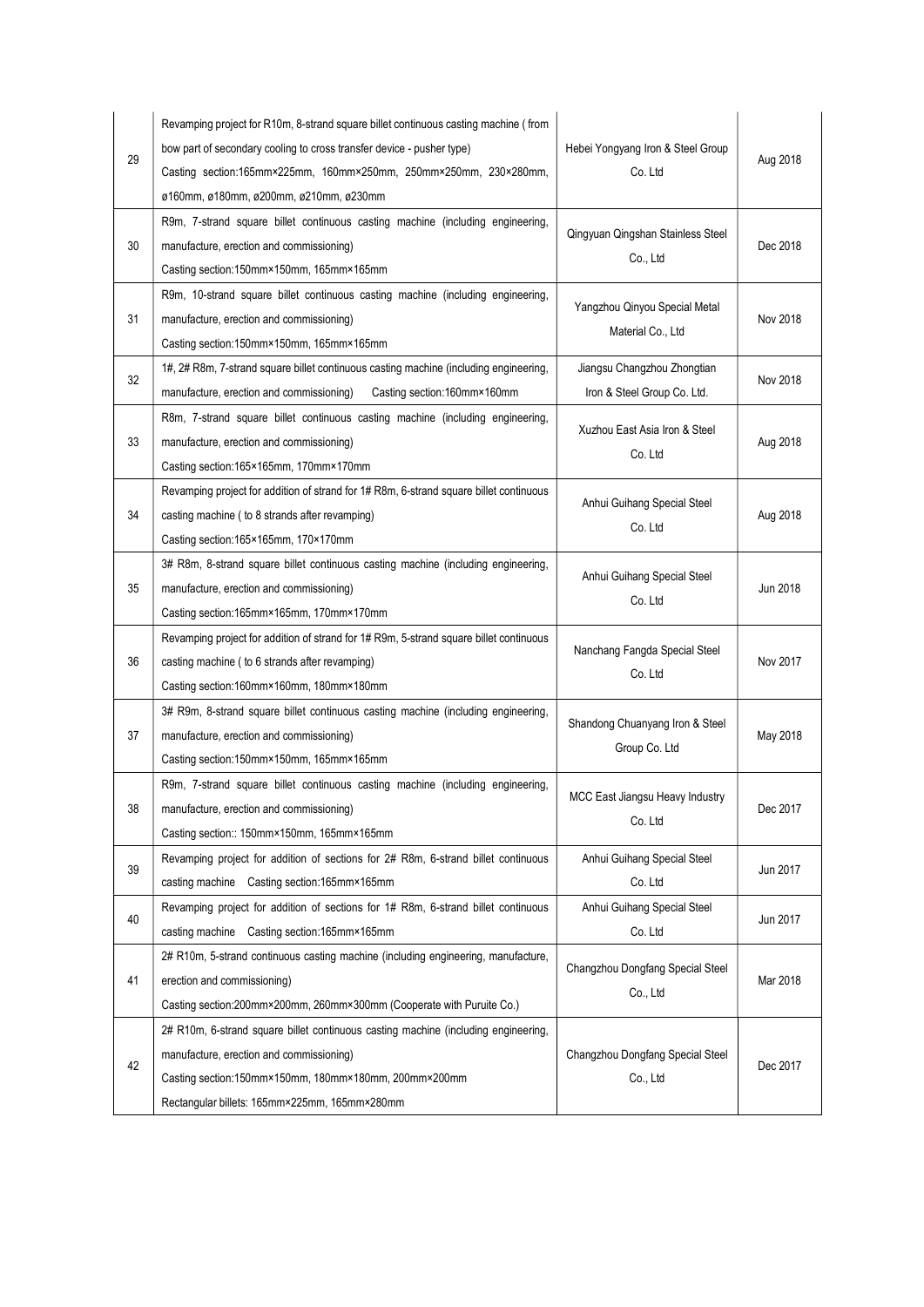| 43 | 1# R10m, 6-strand square billet continuous casting machine (including engineering,<br>manufacture, erection and commissioning)<br>Casting section: Square billet: 150mm×150mm, 200mm×200mm<br>Rectangular billets: 165mm×225mm<br>Round billets: $\Phi$ 150mm, $\Phi$ 160mm, $\Phi$ 180mm, $\Phi$ 200mm | Changzhou Dongfang Special Steel<br>Co., Ltd               | Dec 2017 |
|----|---------------------------------------------------------------------------------------------------------------------------------------------------------------------------------------------------------------------------------------------------------------------------------------------------------|------------------------------------------------------------|----------|
| 44 | Revamping project for optimization for R8m, 7-strand square billet continuous casting<br>machine Casting section:150mm×150mm                                                                                                                                                                            | Xinyu Special Steel Co. Ltd                                | Dec 2016 |
| 45 | Revamping project for optimization of 1#R8m, 4-strand square billet continuous casting<br>Casting section:150mm×150mm, 165mm×225mm<br>machine                                                                                                                                                           | Vietnam Fumi Meltshop of Taiwan<br>Donghe Steel Co. Ltd    | Dec 2016 |
| 46 | Revamping project for optimization of 2# R8m, 4-strand square billet continuous casting<br>machine Casting section:150mm×150mm, 165mm×225mm                                                                                                                                                             | Changzhou Dongfang Special Steel<br>Co., Ltd               | Nov 2016 |
| 47 | Revamping project for optimization of 1#R8m, 4-strand square billet continuous casting<br>machine Casting section:150mm×150mm, 165mm×225mm                                                                                                                                                              | Changzhou Dongfang Special Steel<br>Co., Ltd               | Sep 2016 |
| 48 | Revamping project for increase of new strand for 2# R8m, 5-strand square billet<br>continuous casting machine Casting section:150mm×150mm                                                                                                                                                               | Pingxiang Anyuan Iron & Steel<br>Co. Ltd                   | Apr 2016 |
| 49 | Revamping project for increase of new strand for 1# R8m, 5-strand square billet<br>continuous casting machine                                                                                                                                                                                           | Pingxiang Anyuan Iron & Steel<br>Co. Ltd                   | Mar 2016 |
| 50 | Revamping project for billet hot charge to rolling mill without reheating for R8m, 7-<br>strand square billet continuous casting machine                                                                                                                                                                | Jiangsu Changzhou Zhongtian<br>IRON & STEEL Group Co. Ltd. | Jan 2016 |
| 51 | Revamping project for optimization of R6m, 4-strand square billet continuous casting<br>machine Casting section:150mm×150mm, 165mm×225mm                                                                                                                                                                | Changzhou Dongfang Special Steel<br>Co., Ltd               | Sep 2015 |
| 52 | Revamping project for addition of sections for R9m, 6-strand billet continuous casting<br>machine Casting section:150mm×150mm, 165mm×225mm                                                                                                                                                              | Tianjin Iron Works                                         | Dec 2014 |
| 53 | Revamping project for production promotion for R16m, 3-strand square and round billet<br>continuous casting machine<br>Casting section:350mm×450mm; 300mmx300mm; $\Phi$ 300mm; $\Phi$ 400mm; $\Phi$ 450mm                                                                                               | Xinxing Ductile Iron Pipe Co., Ltd                         | Sep 2013 |
| 54 | R9m, 7-strand square billet continuous casting machine (including engineering,<br>manufacture, erection and commissioning) Casting section:150mm×150mm                                                                                                                                                  | Anhui Guihang Special Steel<br>Co. Ltd                     | Sep 2013 |
| 55 | Revamping project for addition of sections for R10.5m, 6-strand billet continuous<br>casting machine<br>Casting section:ø250mm, ø300mm                                                                                                                                                                  | Tianjin Tiangang United Special<br>Steel Co. Ltd           | Apr 2013 |
| 56 | Revamping project for secondary cooling for 1# R9.5m, 7-strand square<br>billet<br>continuous casting machine<br>Casting section:150mm×150mm, 180mm×180mm, 230mm×230mm, ø300mm                                                                                                                          | Anhui Changjiang Iron & Steel<br>Co. Ltd                   | Nov 2012 |
| 57 | Revamping project for addition of sections for R10m, 8-strand square<br>billet<br>continuous casting machine<br>Casting section:165mm×300mm,180mm×300mm                                                                                                                                                 | Shandong Chuanyang Iron & Steel<br>Group Co. Ltd           | Feb-13   |
| 58 | R9m, 3-strand round billet continuous casting machine (including engineering,<br>manufacture, erection and commissioning)<br>Casting section: Ø150mm~Ø210mm, 150mm~200mm                                                                                                                                | Changzhou Dongfang Special Steel<br>Co., Ltd               | Nov 2012 |
| 59 | 3# R10m, 7-strand square billet continuous casting machine (including engineering,<br>manufacture, erection and commissioning)<br>Casting section:150mm×150mm, 150mm×220mm, 150mm×260mm                                                                                                                 | Nanjing Iron & Steel Group Co. Ltd                         | Sep 2013 |
| 60 | 2# R10m, 7-strand square billet continuous casting machine (including engineering,<br>manufacture, erection and commissioning)<br>Casting section:150mm×150mm                                                                                                                                           | Nanjing Iron & Steel Group Co. Ltd                         | Aug 2013 |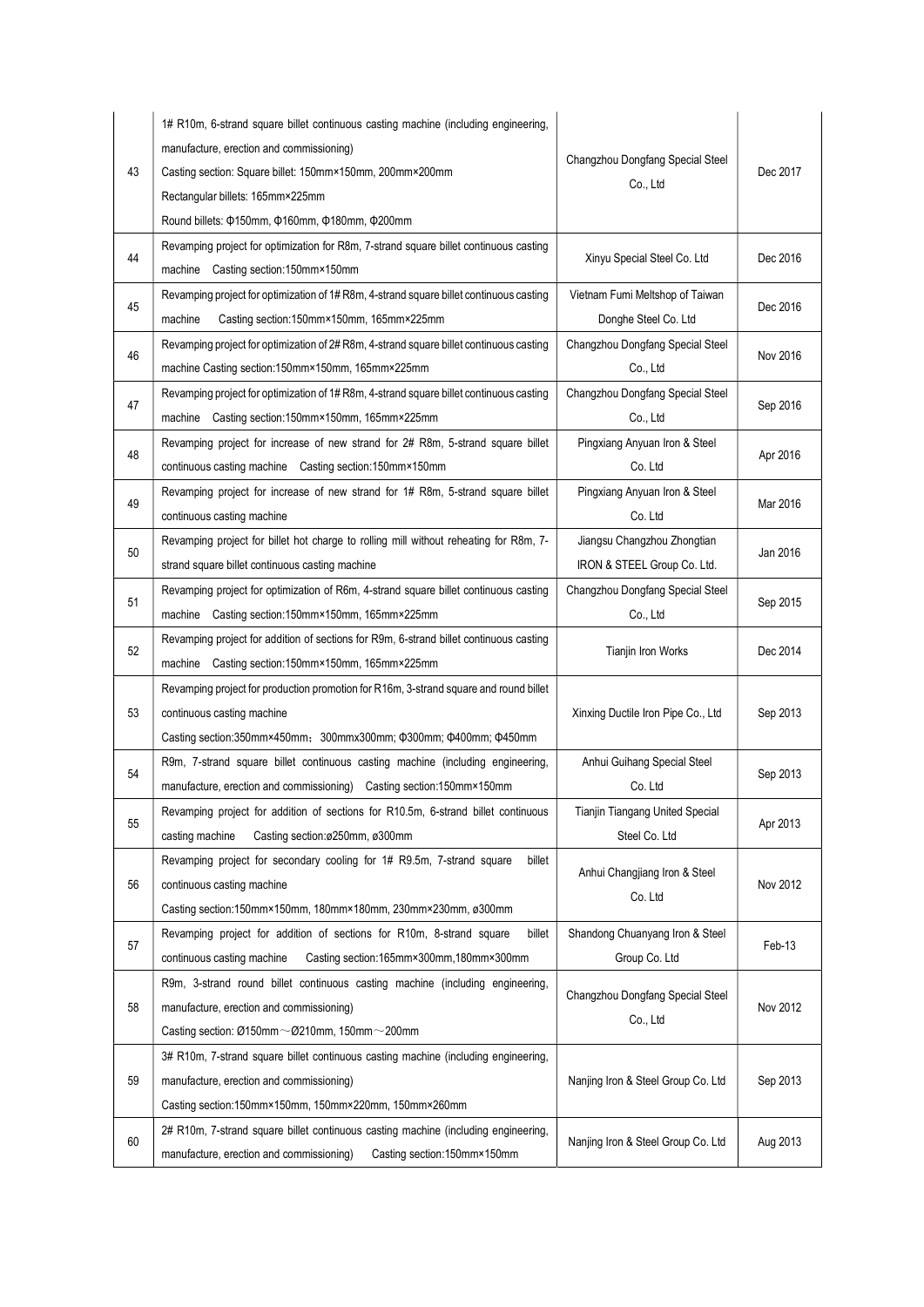| 61 | R10m, 6-strand rectangular billet continuous casting machine (including engineering,<br>Casting section:165mm×350~600mm<br>manufacture, erection and commissioning)                                             | Shandong Chuanyang Iron & Steel<br>Group Co. Ltd           | Aug 2012 |
|----|-----------------------------------------------------------------------------------------------------------------------------------------------------------------------------------------------------------------|------------------------------------------------------------|----------|
| 62 | R9m, 8-strand square billet continuous casting machine (including engineering,<br>manufacture, erection and commissioning)<br>Casting section:150mm×150mm, 165mm×165mm, 180mm×180mm                             | Shandong Chuanyang Iron & Steel<br>Group Co. Ltd           | Aug 2012 |
| 63 | R9.5m, 7-strand square billet continuous casting machine (including engineering,<br>manufacture, erection and commissioning)<br>Casting section:150mm×150mm, 165mm×165mm                                        | Anhui Changjiang Iron & Steel<br>Co. Ltd                   | Nov 2012 |
| 64 | Revamping project for oscillators and its electric cylinder for R9m, 5-strand square billet<br>continuous casting machine                                                                                       | No. 1 Meltshop of Tonghua Iron &<br>Steel Co. Ltd          | Mar 2012 |
| 65 | Revamping project for addition of sections for R9m, 4-strand square and round billet<br>continuous casting machine<br>Casting section:220mm×220mm                                                               | Suzhou Suxin Special Steel Co., Ltd                        | Jan 2012 |
| 66 | R9m, 7-strand square billet continuous casting machine (including engineering,<br>manufacture, erection and commissioning)<br>Casting section:160mm×160mm, 165mm×225mm                                          | Tianjin Tiangang United Special<br>Steel Co. Ltd           | Feb 2012 |
| 67 | 4# R9m, 8-strand square billet continuous casting machine (including engineering,<br>manufacture, erection and commissioning)<br>Casting section:150mm×150mm, 160mm×160mm                                       | Tonghua Iron & Steel Co. Ltd                               | Jul 2012 |
| 68 | 3# R9m, 8-strand square billet continuous casting machine (including engineering,<br>manufacture, erection and commissioning)<br>Casting section:150mm×150mm, 160mm×160mm                                       | Tonghua Iron & Steel Co. Ltd                               | Apr 2012 |
| 69 | R9m, 8-strand square billet continuous casting machine (including engineering,<br>manufacture, erection and commissioning)<br>Casting section:150mm×150mm                                                       | Tongling Fuxin Iron & Steel Co. Ltd                        | Jan 2012 |
| 70 | Revamping project of R10m, from 4-strand to 5-strand square billet continuous casting<br>machine<br>Casting section:165mm×225mm, 160mm×250mm, 250mm×250mm,<br>230×280mm, ø160mm, ø180mm, ø200mm, ø210mm, ø230mm | Hebei Jinan Special Steel Co. Ltd.                         | Sep 2011 |
| 71 | R12m, 8-strand square billet continuous casting machine (including engineering,<br>manufacture, erection and commissioning)<br>Casting section:200×200mm, 220×260mm, Ø250 ~ Ø310mm                              | Jiangsu Changzhou Zhongtian<br>Iron & Steel Group Co. Ltd. | Dec 2011 |
| 72 | R9m, 7-strand square billet continuous casting machine (including engineering,<br>manufacture, erection and commissioning)<br>Casting section:150mm×150mm                                                       | Guangxi Guigang Iron & Steel<br>Group Co. Ltd              | Sep 2011 |
| 73 | 6# R8m, 6-strand square billet continuous casting machine (including engineering,<br>manufacture, erection and commissioning)<br>Casting section:120mm×120mm,150mm×150mm                                        | Quzhou Yuanli Metal Products<br>Co., Ltd.                  | Sep 2011 |
| 74 | 1# and 2# R8m, 4-strand square billet continuous casting machine (including<br>engineering, manufacture, erection and commissioning)<br>Casting section:160mm×160mm                                             | Fujian San An Iron & Steel Co. Ltd                         | Jun 2011 |
| 75 | R9m, 4-strand square billet continuous casting machine (including engineering,<br>manufacture, erection and commissioning)<br>Casting section:240mm×240mm                                                       | Jiangsu Jinkai Iron & Steel Co. Ltd                        | May 2011 |
| 76 | R8m, 4-strand square billet continuous casting machine (including engineering,<br>manufacture, erection and commissioning)<br>Casting section:150mm×220mm, 180mm×240mm, 180mm×280mm                             | Nanjin Iron & Steel Group Co., Ltd.                        | Dec 2010 |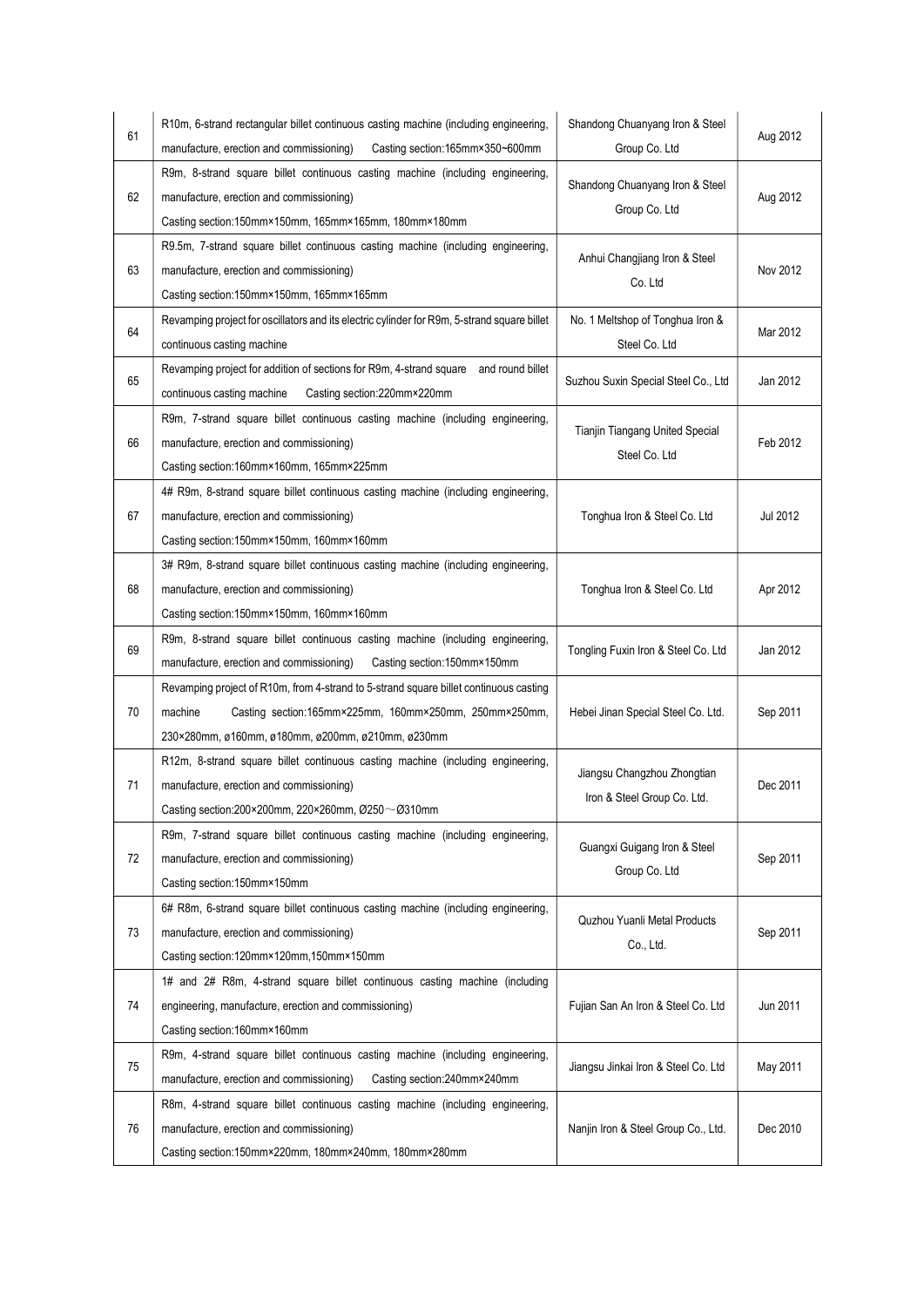| 77 | R10.5m, 6-strand round billet continuous casting machine (including engineering,<br>manufacture, erection and commissioning)                                                                                                                  | Tianjin Tiangang Co., Ltd.                                                        | Dec 2010        |
|----|-----------------------------------------------------------------------------------------------------------------------------------------------------------------------------------------------------------------------------------------------|-----------------------------------------------------------------------------------|-----------------|
| 78 | Casting section: Ø210mm, Ø270mm, Ø350mm, Ø370mm<br>R9m, 7-strand square billet continuous casting machine (including engineering,<br>manufacture, erection and commissioning)                                                                 | Tianjin Tiangang Co., Ltd.                                                        | Nov 2010        |
| 79 | Casting section:150mm×150mm, 165mm×165mm, 160mm×340mm<br>R10m, 4-strand square billet continuous casting machine (including engineering,<br>manufacture, erection and commissioning)<br>Casting section:195mm×195mm, 240mm×240mm, 260mm×340mm | Suzhou Suxin Special Steel Co.,<br>Ltd.                                           | Mar 2010        |
| 80 | 0# R9m, 5-strand square alloy steel billet continuous casting machine (including<br>engineering, manufacture, erection and commissioning)<br>Casting section:160mm×160mm, 180mm×180mm                                                         | Jiangxi Nanchang Changli<br>Iron & Steel Co. Ltd.                                 | Mar 2010        |
| 81 | R11m, 4-strand round billet continuous casting machine (including engineering,<br>Casting section: Ø300mm<br>manufacture, erection and commissioning)                                                                                         | Jiangsu Changzhou Zhongtian<br>IRON & STEEL Group Co. Ltd.                        | Nov 2009        |
| 82 | Revamping project for addition of sections for R9m, 5-strand square and round billet<br>continuous casting machine Casting section:120mm×120mm, 150mm×150mm                                                                                   | Tianjin Steel Pipe Co., Ltd. and<br>Tianjin Iron Works Jointly Built              | Jun 2009        |
| 83 | 2# R8m, 4-strand square billet continuous casting machine (including engineering,<br>manufacture, erection and commissioning)<br>Casting section:120mm×120mm, 150mm×150mm                                                                     | Quzhou Yuanli Metal Products<br>Co., Ltd.                                         | <b>Jun 2009</b> |
| 84 | Revamping project for addition of sections for R9m, 8-strand square billet continuous<br>casting machine Casting section:120mm×120mm, 150mm×150mm                                                                                             | No.3 Meltshop of Tonghua Iron &<br>Steel Group Co. Ltd.                           | Apr 2009        |
| 85 | R9m, 6-strand square and round billet continuous casting machine (including<br>engineering, manufacture, erection and commissioning)<br>Casting section:150mm×150mm                                                                           | <b>KSC</b> Iran                                                                   | May 2013        |
| 86 | R9m, 3-strand square and round billet continuous casting machine (including<br>engineering, manufacture, erection and commissioning)<br>Casting section:150mm×150mm, ø210mm                                                                   | Wuxi Xuefeng Iron & Steel Co., Ltd.                                               | Mar 2009        |
| 87 | Revamping project for 4# R9m, 3-strand rectangular billet continuous casting machine<br>Casting section:180mm×560mm, 180mm×600mm                                                                                                              | Quzhou Yuanli Metal Products Co.,<br>Ltd.                                         | Feb 2009        |
| 88 | Revamping project for updating steel grades for continuous casting machine                                                                                                                                                                    | Changzhou Longxiang Iron & Steel<br>Co. Ltd.                                      | Nov 2008        |
| 89 | R9m, 5-strand square and round billet continuous casting machine (including<br>engineering, manufacture, erection and commissioning)<br>Casting section: 150mm×150mm, ø210mm                                                                  | Tianjin Steel Pipe Co., Ltd. and<br>Tianjin Iron Works Jointly Built              | Nov 2008        |
| 90 | Revamping project for addition of sections for R10m, 2-strand round<br>billet continuous<br>casting machine Casting section: ø130mm                                                                                                           | Anhui Jin 'An Stainless Steel<br>Casting Co., Ltd.                                | Oct 2008        |
| 91 | Revamping project for addition of sections for R10m, 4-strand round billet continuous<br>casting machine Casting section: ø230mm                                                                                                              | Jiangxi Nanchang Changli Iron &<br>Steel Co. Ltd.                                 | Aug 2008        |
| 92 | Revamping project for addition of sections for R10m, 4-strand square billet continuous<br>casting machine Casting section:ø230mm                                                                                                              | Hebei Jinan Special Steel Co. Ltd.                                                | May 2008        |
| 93 | R9m, 8-strand square and round billet continuous casting machine (including<br>engineering,<br>manufacture,<br>erection<br>commissioning)<br>Casting<br>and<br>section:150mm×150mm, 180mm×180mm, 200mm×200mm, Ø180mm, ø220mm                  | Shandong Linyi Jiangxin Iron &<br>Steel Co. Ltd. of Jiangquan<br>Industrial Group | Jun 2008        |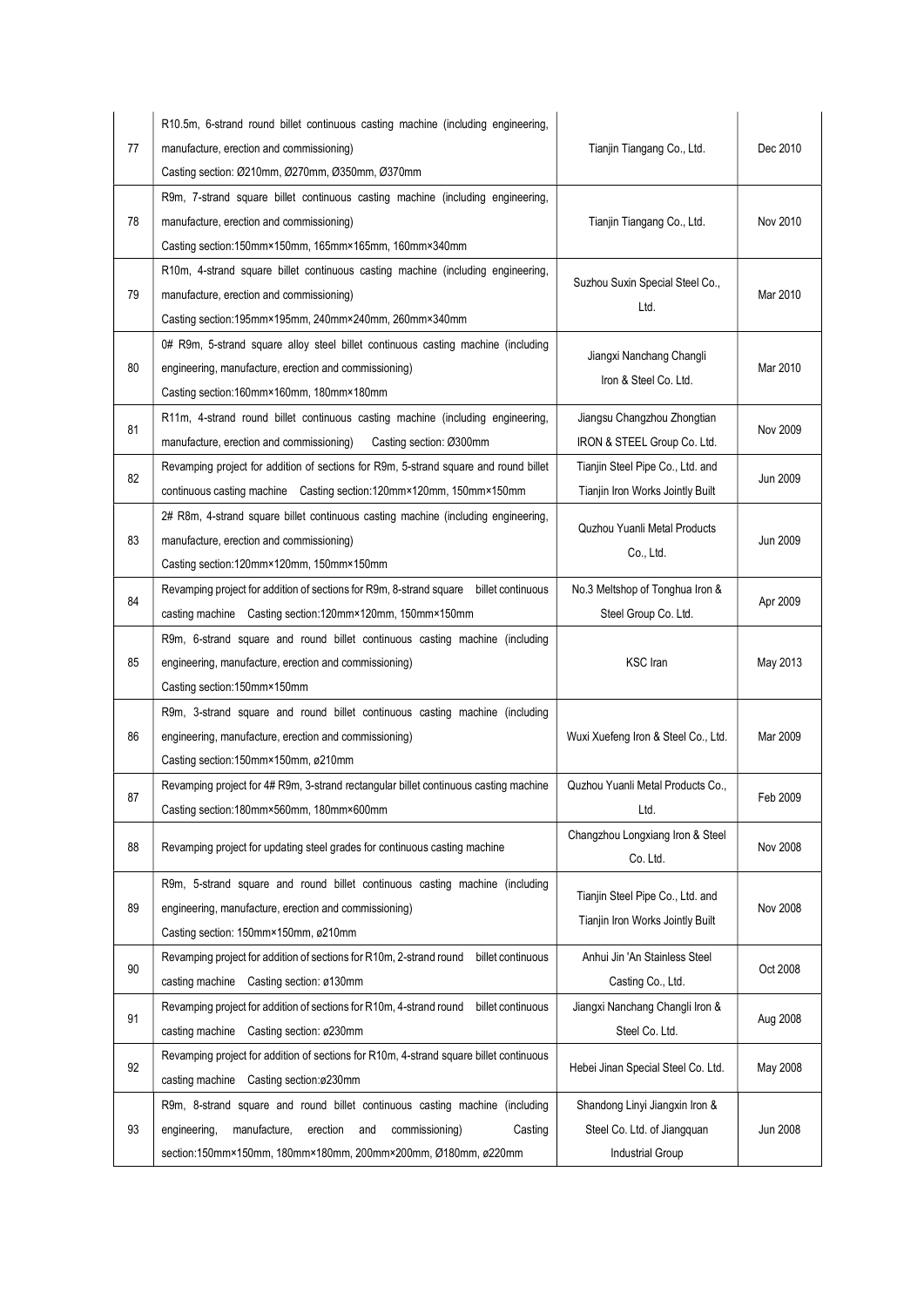| 94  | R10m, 2-strand round billet continuous casting machine (including engineering,<br>manufacture, erection and commissioning)<br>Casting section: Ø220mm, ø250mm,<br>ø300mm                                   | Anhui Jin 'An Stainless Steel<br>Casting Co., Ltd.                                                                          | <b>Jun 2008</b> |
|-----|------------------------------------------------------------------------------------------------------------------------------------------------------------------------------------------------------------|-----------------------------------------------------------------------------------------------------------------------------|-----------------|
| 95  | R8m, 6-strand square billet continuous casting machine (including engineering,<br>manufacture, erection and commissioning)<br>Casting section:ø110mm, ø130mm, ø150mm, ø180mm, 150mm×150mm                  | Angang Heavy Machinery Co. Ltd.                                                                                             | Jun 2008        |
| 96  | Revamping project for addition of sections for R10m, 4-strand square billet continuous<br>casting machine Casting section: ø180mm, ø200mm, ø210mm                                                          | Hebei Jinan Special Steel Co. Ltd.                                                                                          | Mar 2008        |
| 97  | Revamping project for addition of sections for R10m, 4-strand square billet continuous<br>casting machine Casting section:230mm×280mm                                                                      | Hebei Jinan Special Steel Co. Ltd.                                                                                          | Jan 2008        |
| 98  | Revamping project for addition of sections for R8m, 4-strand square billet continuous<br>casting machine Casting section: ø160mm                                                                           | Jiangsu Changqiang Iron & Steel<br>Co.,Ltd                                                                                  | Dec 2007        |
| 99  | R8m, 6-strand square billet continuous casting machine (including engineering,<br>manufacture, erection and commissioning)<br>Casting section:150mm×150mm, 180mm×180mm                                     | Jiangsu Changzhou Zhongtian Iron<br>& Steel Group Co. Ltd.(General<br>contracted by Mananshan Iron &<br>Steel D&R Institute | Apr 2008        |
| 100 | Revamping project for 1# and 2# R10m, 5-strand square billet continuous casting<br>Casting section:150mm×150mm, 180mm×180mm<br>machine                                                                     | Converter Meltshop of Jiangsu<br>Changzhou Zhongtian Iron & Steel<br>Co. Ltd.                                               | Oct 2007        |
| 101 | Revamping project for addition of sections for R10m, 4-strand square billet continuous<br>casting machine Casting section:ø160mm                                                                           | Hebei Jinan Special Steel Co. Ltd.                                                                                          | Sep 2007        |
| 102 | Revamping project for modification of secondary cooling for 5# R8m, 5-strand square<br>billet continuous casting machine Casting section:150mm×150mm                                                       | Converter Meltshop of Fujian<br>Sanming Iron & Steel Co. Ltd                                                                | Jun 2007        |
| 103 | 3# R8m, 5-strand square billet continuous casting machine (including engineering,<br>manufacture, erection and commissioning)<br>Casting section:150mm×150mm foreseen 200mm×200mm                          | Quzhou Yuanli Metal Products Co.,<br>Ltd.                                                                                   | <b>Jul 2007</b> |
| 104 | R6m, 3-strand small slab continuous casting machine (including engineering,<br>manufacture, erection and commissioning)<br>Casting section:140mm×265mm, 140mm×300mm, 140mm×330mm                           | No. 2 Meltshop of Tonghua Iron &<br>Steel Group Co. Ltd.                                                                    | Aug 2007        |
| 105 | R11m, 3-strand round billet continuous casting machine (including engineering,<br>Casting section:ø400mm<br>manufacture, erection and commissioning)                                                       | STG Italy                                                                                                                   | Sep. 2007       |
| 106 | Revamping project R9m, 4-strand from square to square and round billet continuous<br>casting machine (including engineering, manufacture, erection and commissioning)<br>Casting section:ø150mm            | Jiangxi Changli Iron & Steel Co. Ltd.                                                                                       | Mar-2007        |
| 107 | Revamping project for 1# R8m, 5-strand and 2# 4-strand square billet continuous<br>casting machine, optimization of secondary cooling for production promotion<br>Casting section:120mm×120mm, 150mm×150mm | Quzhou Yuanli Metal Products Co.,<br>Ltd.                                                                                   | Dec-2006        |
| 108 | Revamping project for production promotion for two R8m, 4-strand square billet<br>continuous casting machine Casting section:150mm×150mm, 180mm×220mm                                                      | Jiangsu Changqiang Iron & Steel<br>Co. Ltd.                                                                                 | Dec-06          |
| 109 | R10m, 4-strand square alloy billet continuous casting machine (including engineering,<br>manufacture, erection and commissioning)<br>Casting section:165mm×225mm, 160mm×250mm, 250 mm×250mm                | Hebei Jinan Special Steel Co. Ltd.                                                                                          | Dec-2006        |
| 110 | Revamping project for addition of sections for R9m, 5-strand square billet continuous<br>casting machine Casting section:ø135mm, ø150mm, ø180mm                                                            | No. 1 Meltshop of Tonghua Iron &<br>Steel Group Co. Ltd.                                                                    | Aug-2006        |